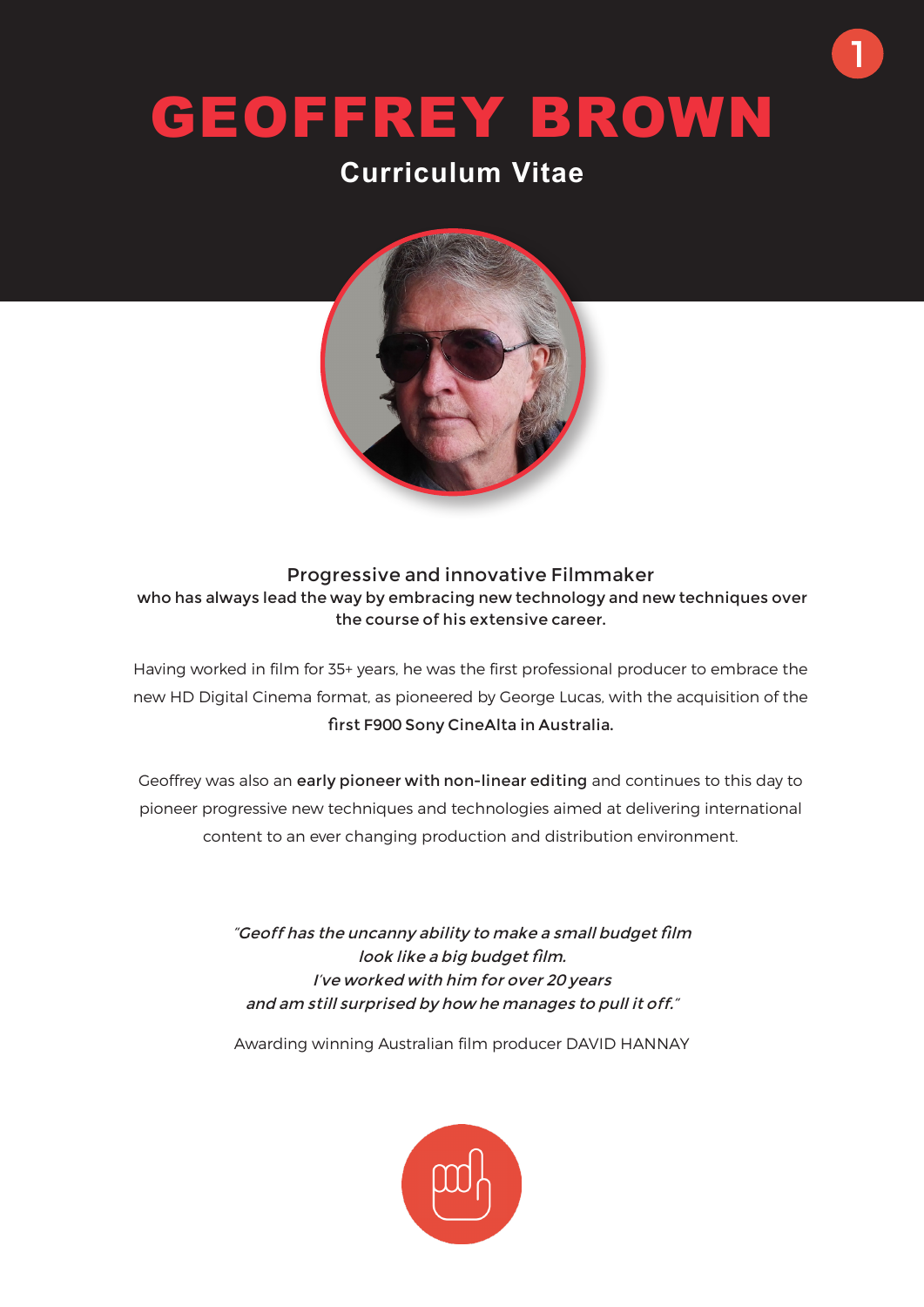# GEOFFREY BROWN

### **Curriculum Vitae**

Filmmaker with over 35 years professional experience in Feature Film and Television.

For over 35 years Geoffrey Brown has been involved as a professional in the Australian Film and Television Industries. As an 'AUTEUR' FILMMAKER, Geoffrey has amassed a wealth of knowledge & experience, having worked on all types of productions from features to television series. Included in the body of his work are a number of Australian & International feature film credits, as well as extensive experience in Television, Advertising & the International Corporate marketing areas.

Over the course of his career, Geoffrey has held senior positions on productions such as the internationally successful 'MAN FROM HONG KONG', 'PICNIC AT HANGING ROCK', & the bikie classic 'STONE' as well as "STAR WARS EPISODE III: REVENGE OF THE SITH". As a producer he has worked with MARTY FELDMAN, THE BEACH BOYS, the veteran Australian actor FRANK THRING, Australian "JAMES BOND" star, GEORGE LAZENBY & International Martial Arts actor JIMMY WANG YU, to name but a few.

He has held senior positions with the GREATER UNION ORGANISATION & ROADSHOW AUSTRALIA, working on campaigns for the Australian releases of 'MURDER ON THE ORIENT EXPRESS', 'EARTHQUAKE', 'THE LAND THAT TIME FORGOT' & the Disney classic 'HERBIE' series, and many other box-office successes including 'YOU CAN'T STOP THE MUSIC' featuring THE VILLAGE PEOPLE.

### WHAT THEY SAY

<sup>Y</sup>our contribution to the successful completion of the film was enormous, thank you most sincerely. BRIAN TRENCHARD SMITH - Producer Director THE MAN FROM HONG KONG Internationally aclaimed Martial Arts action adventure.

Geoff will always find a way to get the job done. He is resolute, cheerful & a pleasure to work with. He gets on with the team & gets the job done. HARVEY SHORE - Executive Producer - SIMON TOWNSEND'S WONDER WORLD Awarding winning current affairs style television show for Network 10 Australia

> Everyone one was so impressed with the video. What a fine job. We loved working with you, so friendly & relaxed. Corporate Video for International educational marketing DIANE BARRY - Educational Manager - LEGO AUSTRALIA



2